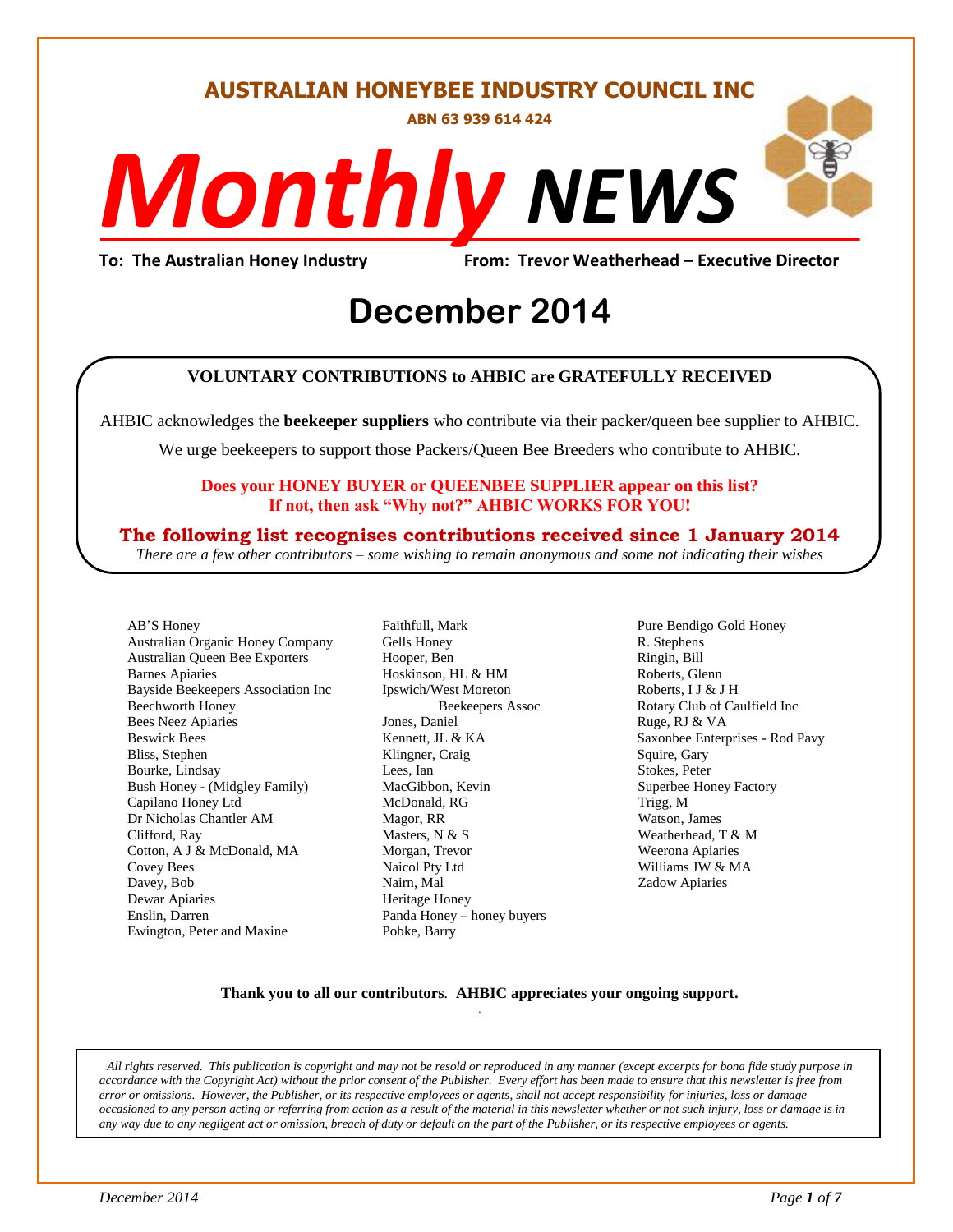# **SEASON GREETINGS**

On behalf of the AHBIC Chairman, Ian Zadow, and the AHBIC Executive we would pass on the compliments of the season to all beekeepers and their families and hope it is a relaxing time. There has been rain in some areas so we hope that 2015 will be a good year for you.

# **LATEST ON HONEY LEVY REFORM AND INCREASE**

The final drafts of the Biosecurity Program and the Code of Practice have been compiled. They are available on the AHBIC website [www.honeybee.org.au](http://www.honeybee.org.au/) Beekeepers are invited to make comments via their State Association. State Associations are encouraged to hold meetings at which the Biosecurity Program and Code of Practice can be discussed.

A final meeting of all AHBIC member bodies is planned for April next year where final comments will be accepted and the final document then drawn up.

The final document will be presented to State conferences next year.

# **EXCITING NEWS**

The Australian Queen Bee Breeding Group (AQBBG) has recently had the breeding stock in its program tested for hygienic behaviour. The testing gave some very exciting news with some of the stock showing high hygienic behaviour. The results can be found at <http://honeybee.org.au/programs/queen-bee-breeding/>

Some of the open mated stock, which is in Tasmania, was also tested and this again showed some great results with results on the same website.

The AQBBG is making stock available in the New Year. Details on the website.

# **GREEN PAPER ON AGRICULTURAL COMPETITIVENESS**

AHBIC has put in a submission to this process. We will now have to wait and see what happens.

# **EXPORTS OF HONEY TO JAPAN**

The Free Trade Agreement with Japan has been formally signed and the quotas and reduced tariffs on honey come into effect from 15 January 2015.

Details on how to apply can be found at [http://www.agriculture.gov.au/SiteCollectionDocuments/ag](http://www.agriculture.gov.au/SiteCollectionDocuments/ag-food/quota/japan-honey.pdf)[food/quota/japan-honey.pdf](http://www.agriculture.gov.au/SiteCollectionDocuments/ag-food/quota/japan-honey.pdf)

The Japanese financial year is from 1 April to 31 March. So for the remainder of this Japanese financial year the quota will be 13 tonnes. That is the full first year quota of 80 tonnes divided by the number of full months in the remainder of the financial year i.e. 2 months.

Initially there will be no charge for the quota until the full review of levies and charges is finished.

If you are exporting you will still need to obtain the necessary export documentation plus other certification required e.g. health certificates or Certificate of Origin.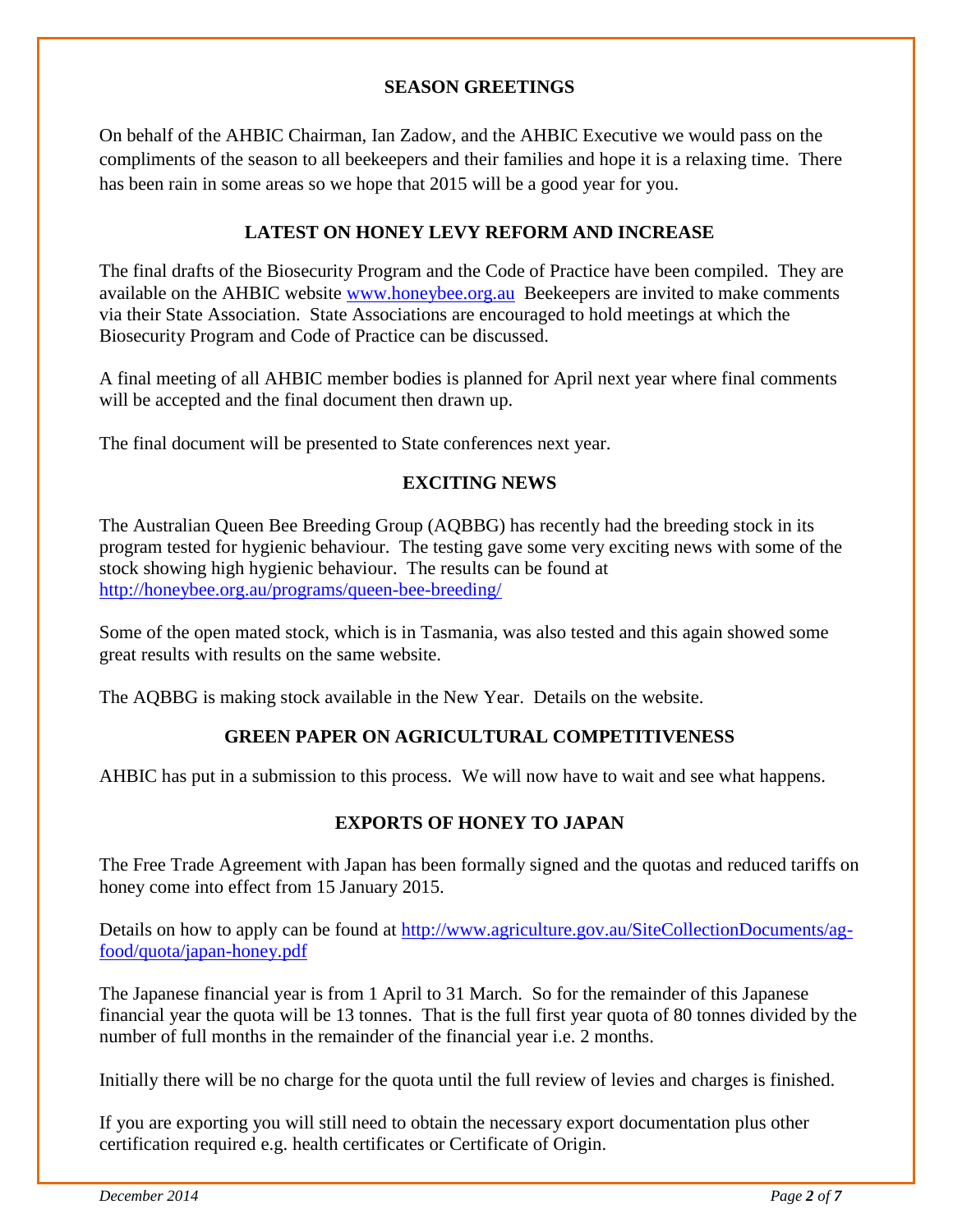# **INQUIRY INTO THE BEEKEEPING AND POLLINATION INDUSTRIES**

To date the Government response has not been forthcoming. AHBIC is awaiting the response so we can then look to working with the Committee to have the recommendations enacted.

# **APIMONDIA 2015**

Details for Apimondia 2015, which is being held in South Korea, are available on the Apimondia website [www.apimondia2015.com](http://www.apimondia2015.com/)

# **NEW CHEMICAL REGISTRATIONS**

**Application no.:** 59066

**Applicant ACN:**<br>Summary of use:

**Date of registration/approval:** 4 November 2014 1 A November 2014 1 A November 2014 1 A November 2014 1 A November 2014 1 A November 2014 1 A November 2014 1 A November 2014 1 A November 2014 1 A November 2014 1 A Novembe **Product registration no.:** 68781 Label approval no.:

**Application no.:** 56861<br>**Product name: CONSERVING PRODUCT AND PRODUCT PRODUCT Applicant ACN:**<br>Summary of use:

**Date of registration/approval:** 6 November 2014<br> **Product Registration no:** 67779 **Product Registration no.:** 67779 **Label Approval no.:** 

**Application no.:** 62555

**Applicant ACN:**<br>Summary of use

**Date of registration/approval:** 13 November 2014<br>Product registration no : 10118 **Product registration no.:** 70118<br>
Label approval no.: 70118/62555 Label approval no.:

**Application no.:** 59382 **Active constituent/s:**  $\begin{array}{ccc} 500 \text{ g/L} & \text{fipronil} \\ \text{Application} & \text{name:} \end{array}$ **Applicant ACN:**<br>Summary of use

**Date of registration/approval:** 25 November 2015<br> **Product registration no.:** 68919 **Product registration no.:** 68919 Label approval no.:

**Application no.:** 100573 **Applicant ACN:** Summary of variation:

**Product name:** Pyrinex Super Insecticide / Miticide **Active constituent/s:** 400 g/L chlorpyrifos (an anti-cholinesterase compound), 20 g/L bifenthrin **Applicant name: Adama Australia Pty Limited Australia Pty Limited Australia Pty Limited Applicant ACN:** For the control of certain insect pests of tomatoes, sugarcane, cotton and field crops in specified situations.<br>4 November 2014

**Product name: Product name: Product name: Product name: Product name: Product name: Product name: Product name: Product name: Product name: Product name: Product name: Product name: Product name: Active constituent/s:** <br>**360 g/L Clothianidin, 240 g/L Imidacloprid**<br>**380 g/L Clothianidin, 240 g/L Imidacloprid**<br>**Baver Cropscience Ptv Ltd** Bayer Cropscience Pty Ltd<br>000 226 022 For control of various insect pests in canola, forage brassica, maize, sweet corn, sorghum, sunflower and pasture 6 November 2014

**Imtrade Tyranex 500 SL Insecticide &** Nematicide Active constituent/s: **Active constituent/s:** 500 g/L trichlorfon (an anticholinesterase compound) **Applicant name:** Imtrade Australia Pty Ltd For the control of a wide variety of insects pests<br>13 November 2014

> **AC Emporium 500 Seed Treatment** Axichem Pty Ltd<br>131 628 594 For the control of various pests in canola, rice, sorghum and sunflowers, and to protect seedlings from attack from black field earwig in sorghum and sunflowers<br>25 November 2014

PHOENIX C FLOWABLE SEED DRESSING **Active constituent/s:** <br> **Abolicant name:** <br> **ADAMA Australia Ptv Limited**<br> **ADAMA Australia Ptv Limited** ADAMA Australia Pty Limited<br>050 328 973 To change the product name of registered product from FARMOZ PHOENIX C FLOWABLE SEED DRESSING to PHOENIX C FLOWABLE SEED DRESSING Date of variation: **Date of variation:** 30 October 2014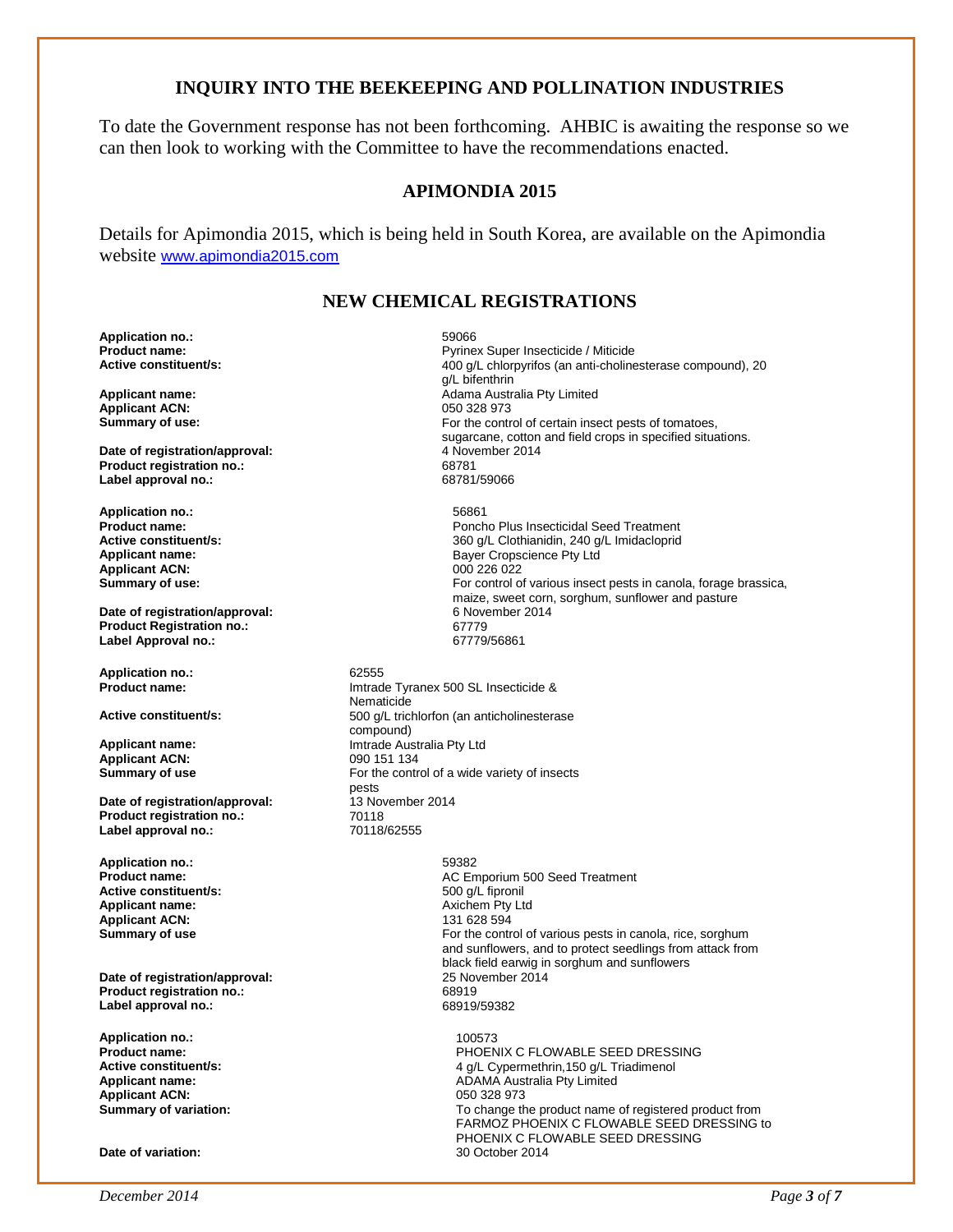## **Label approval no.:** 51860/100573

**Application no.: Product name: Active constituent/s: Applicant name: Applicant ACN:**<br>Summary of variation:

**Date of variation:** 3 November 2014 **Label approval no.:** 

**Application no.:** 200626<br> **Product name:** 200626 **Active constituent/s:**<br>Applicant name: **Applicant ACN:**<br>Summary of variation:

**Date of variation:** <br> **1** abel approval no: <br>
68927/100626 Label approval no.:

**Application no.:** 100161 **Active constituent/s:**  $\begin{array}{ccc} 500 \frac{g}{kg} \text{chianidin} \\ 500 \frac{g}{kg} \text{chianidin} \end{array}$ **Applicant ACN:**<br>Summary of variation:

**Date of variation:** 6 November 2014 **Label approval no.:** 

**Application no.:** 61140<br>**Product name:** Accens **Active constituent/s: Applicant name:**  $\begin{array}{ccc}\n\bullet & \bullet & \bullet & \bullet & \bullet \\
\bullet & \bullet & \bullet & \bullet & \bullet & \bullet \\
\bullet & \bullet & \bullet & \bullet & \bullet & \bullet \\
\bullet & \bullet & \bullet & \bullet & \bullet & \bullet \\
\bullet & \bullet & \bullet & \bullet & \bullet & \bullet\n\end{array}$ **Applicant ACN:**<br>Summary of use

**Date of registration/approval:** 2 December 2014<br> **Product registration no.:** 2014 **Product registration no.:** 69567 **Label approval no.:** 

**Application no.:** 62874<br>**Product name: CONSERVING PRODUCT ASSESS Active constituent/s:**<br>Applicant name: Applicant ACN:

**Date of registration/approval:** 5 December 2014<br> **Product registration no.:** 70278 **Product registration no.: Label approval no.:** 70278/62874

**Application no.:** 53527 **Applicant ACN:**<br>Summary of use

**Date of registration/approval: Product registration no.:** 66373 Label approval no.:

100575 Anthem 100 Insecticide 100 g/L Fipronil Sherwood Chemicals Public Company Limited<br>N/A To change the product name from RADISSON 100 INSECTICIDE to ANTHEM 100 INSECTICIDE<br>3 November 2014

Sinon Catcher 18 EC Insecticide/Miticide<br>18 g/L abamectin Sinon Australia Pty Limited<br>102 741 024 To change the product name from Sinon Catcher 18 EC Insecticide/Miticide to Binton 18 EC insecticide/ Miticide<br>5 November 2014

**Product name: Product name: Sumitomo Samurai Systemic Insecticide**<br> **Active constituent/s: SOO o/kg** clothianidin Sumitomo Chemical Australia Pty Limited<br>081 096 255 **Summary of variation:** Variation to label restraints and critical comments to include bee protection statements

Accensi Fipronil 200 SC Insecticide<br>200 g/L fipronil For the control of various insect pests in asparagus, bananas, brassicas, cotton, forestry, ginger, wine grapevines, mushrooms, pasture, potatoes, sorghum, sugarcane and swede<br>2 December 2014

Protege Insecticidal Seed Treatment<br>500 g/L fipronil Crop Care Australasia Pty Ltd<br>061 362 347 **Summary of use For the control of redlegged earth mite in canola and false For the control of redlegged earth mite in canola and false** wireworm in sorghum and sunflowers and for the protection of sorghum and sunflower seedlings from attack by black field earwig<br>5 December 2014

**Product name:** Mainman 500 WG Insecticide **Active constituent/s:** 500 g/kg flonicamid **Applicant name:** Ishihara Sangyo Kaisha, Ltd For the control of aphids and mealybug in apples, aphids and mirids in cotton, aphids and silverleaf whitefly in curcurbits and aphids in potatoes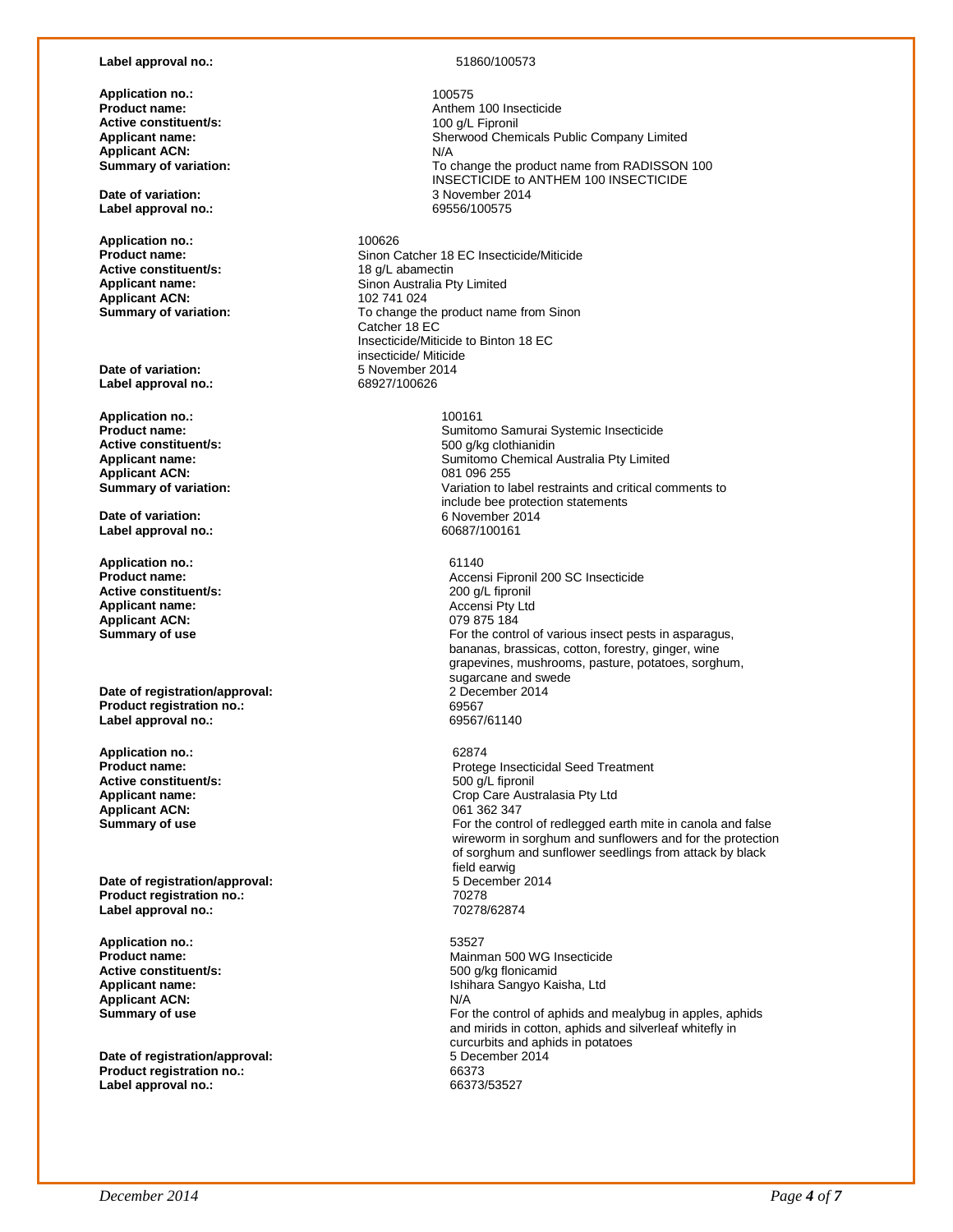# **TURKISH HONEY**

I have made enquiries of the New South Wales Department of Health on the status of our complaint and they advise me that there is only one person handling labelling complaints and it is hoped that that person will be able to attend to our complaint in the New Year. Complaints are handled on a priority basis and our complaint is not regarded as a high priority.

I have not heard anything back from the ACCC re our complaint with them.

Just a reminder that if you do see some honey out there that you have suspicions of its origin or content please send me the details.

# **ANNUAL MEETINGS**

AHBIC will be holding its AGM on Saturday 4 July 2015 at the Penrith Panthers Leagues Club at Penrith. This will follow the NSWAA conference. More details on the AHBIC AGM later. Annual conferences for 2015 as I have them are:-

| Queensland Beekeepers Association            | 11 $&$ 12 June - Cleveland |  |  |
|----------------------------------------------|----------------------------|--|--|
| New South Wales Apiarists Association        | $2 \& 3$ July - Penrith    |  |  |
| Tasmanian Beekeepers Association             | 29 & 30 May - Smithton     |  |  |
| WA Farmers Federation - Beekeeping Section   | February                   |  |  |
| South Australian Apiarists Association       | 18 & 19 June - Nuriootpa   |  |  |
| Victorian Apiarists Association              | 10 & 11 June - Bairnsdale  |  |  |
| Honey Packers and Marketers Association      | <b>TBA</b>                 |  |  |
| National Council of Pollination Associations | <b>TBA</b>                 |  |  |
| Australian Queen Bee Breeders Association    | <b>TBA</b>                 |  |  |
| Australian Honey Bee Industry Council        | 4 July - Penrith           |  |  |
|                                              |                            |  |  |

# **BIOSECURITY BILL**

The Biosecurity Bill 2014 and supporting legislation was introduced into the Federal Parliament on 27 November, 2014. Similar legislation had been introduced in the previous Parliament but lapsed when the election was called.

Details can be found at [http://www.agriculture.gov.au/bsg/biosecurity-reform/new-biosecurity](http://www.agriculture.gov.au/bsg/biosecurity-reform/new-biosecurity-legislation)[legislation](http://www.agriculture.gov.au/bsg/biosecurity-reform/new-biosecurity-legislation)

The Senate Rural and Regional Affairs and Transport Legislation Committee had the legislation referred to it and submissions need to be in by 16 January, 2015. Details are at [http://www.aph.gov.au/Parliamentary\\_Business/Committees/Senate/Rural\\_and\\_Regional\\_Affairs\\_an](http://www.aph.gov.au/Parliamentary_Business/Committees/Senate/Rural_and_Regional_Affairs_and_Transport/Biosecurity_2014) [d\\_Transport/Biosecurity\\_2014](http://www.aph.gov.au/Parliamentary_Business/Committees/Senate/Rural_and_Regional_Affairs_and_Transport/Biosecurity_2014)

If there are points that you believe should be included in the AHBIC submission please let me know.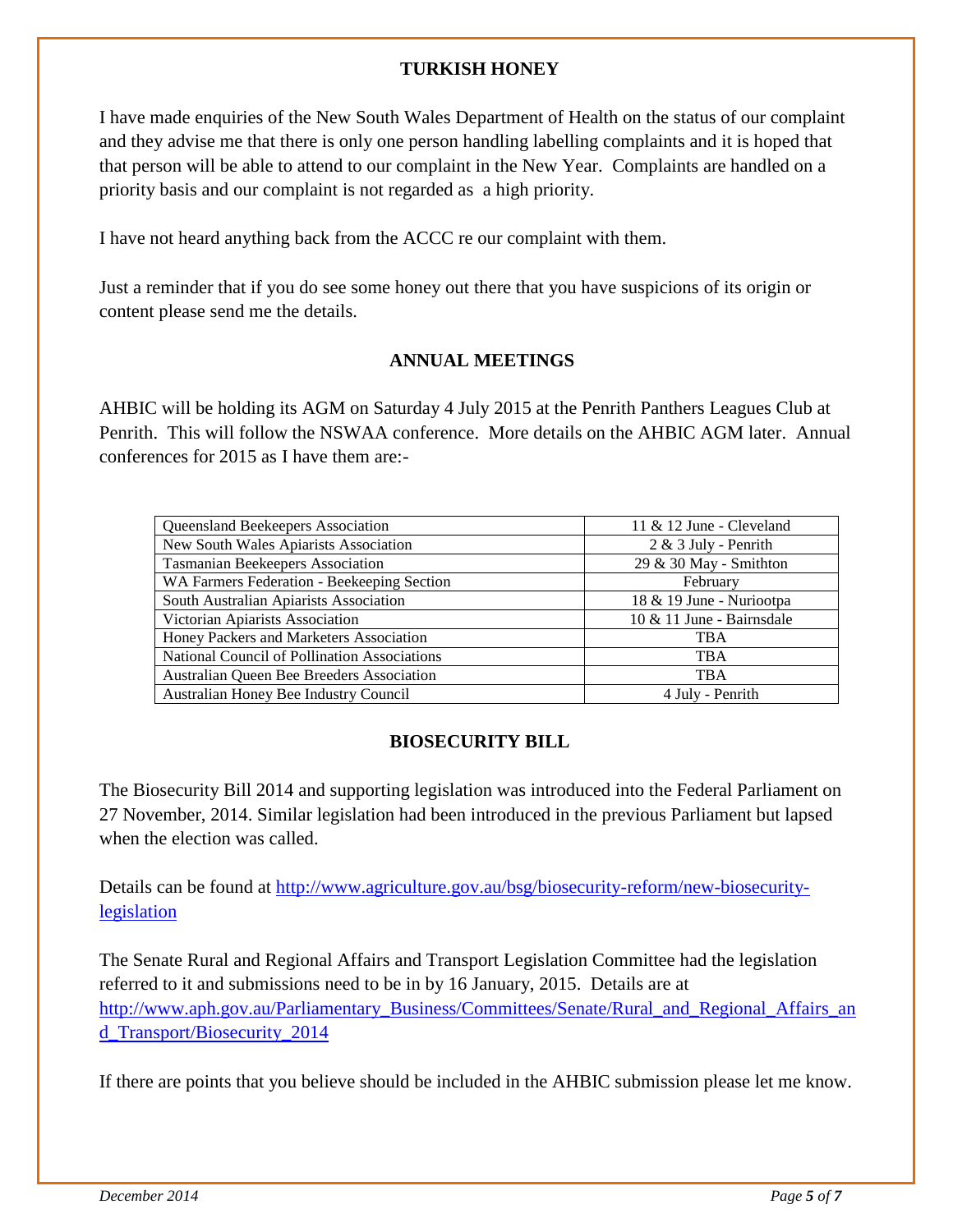# **ITALIAN BEEKEEPER NEEDS HELP**

With small hive beetle (SHB) turning up in Italy, an Italian beekeeper has been asking how we deal with SHB here in Australia. I have been providing him with information and he has asked if it is possible to come to Australia to work with a large Australian beekeeper to see how SHB is handled. He runs 500 hives and would like to come from October 2015 to January 2016.

If you are interested please contact the beekeeper directly. His details are:-

Riccardo Maggenti Email [riccardo.maggenti@yahoo.it](mailto:riccardo.maggenti@yahoo.it)

# **YOUNG BEEKEEPERS MEETING**

I have been passed on details of the 6<sup>th</sup> international meeting of young beekeepers in Banská Bystrica, Slovakia from 09 – 12 July 2015. It is for a team of three aged between 12 and 16 and must be accompanied by an adult. If you want further details I can send them to you.

# **SWAPPING PATCHES**

Gary Templeman from Western Australia is interested in having contact with any beekeepers who are interested in swapping or selling their embroidered club patches.

You can contact Gary at [zoilagtemp@yahoo.com.au](mailto:zoilagtemp@yahoo.com.au)

# **DEPLOYMENT OF MONITORING HIVES**

Sneaking into Australia through northern ports just got harder for exotic bees and pests, with the installation of a network of 20 hives monitored by mobile phone cameras and sensors.

The hives have been deployed as part of a national trial by the National Bee Pest Surveillance Program (NBPSP) in Brisbane, Gladstone, Weipa and Darwin to help protect our borders from pests like the Varroa mite, which has devastated honey bee populations in other countries.

These monitoring hives have been developed by Dr. Cheryl McCarthy from the University of Southern Queensland in Toowoomba. Many would have seen Cheryl's presentations at conferences over the past couple of years.

# **DOWNSIDE TO EXPORTING TO CHINA**

In the National Rural News of 15 December, 2014 there is a report of an exporter of Wagyu beef saying he is not going to export to China anymore because of counterfeiting of his product. Apparently this is not an isolated case.

With the new Free Trade Agreement with China, I would imagine that honey could be one product that could be the subject of products being sold as Australian honey when they are not. See the report at<http://www.abc.net.au/news/2014-12-15/nrn-chinese-counterfeits-for-monday/5961030>